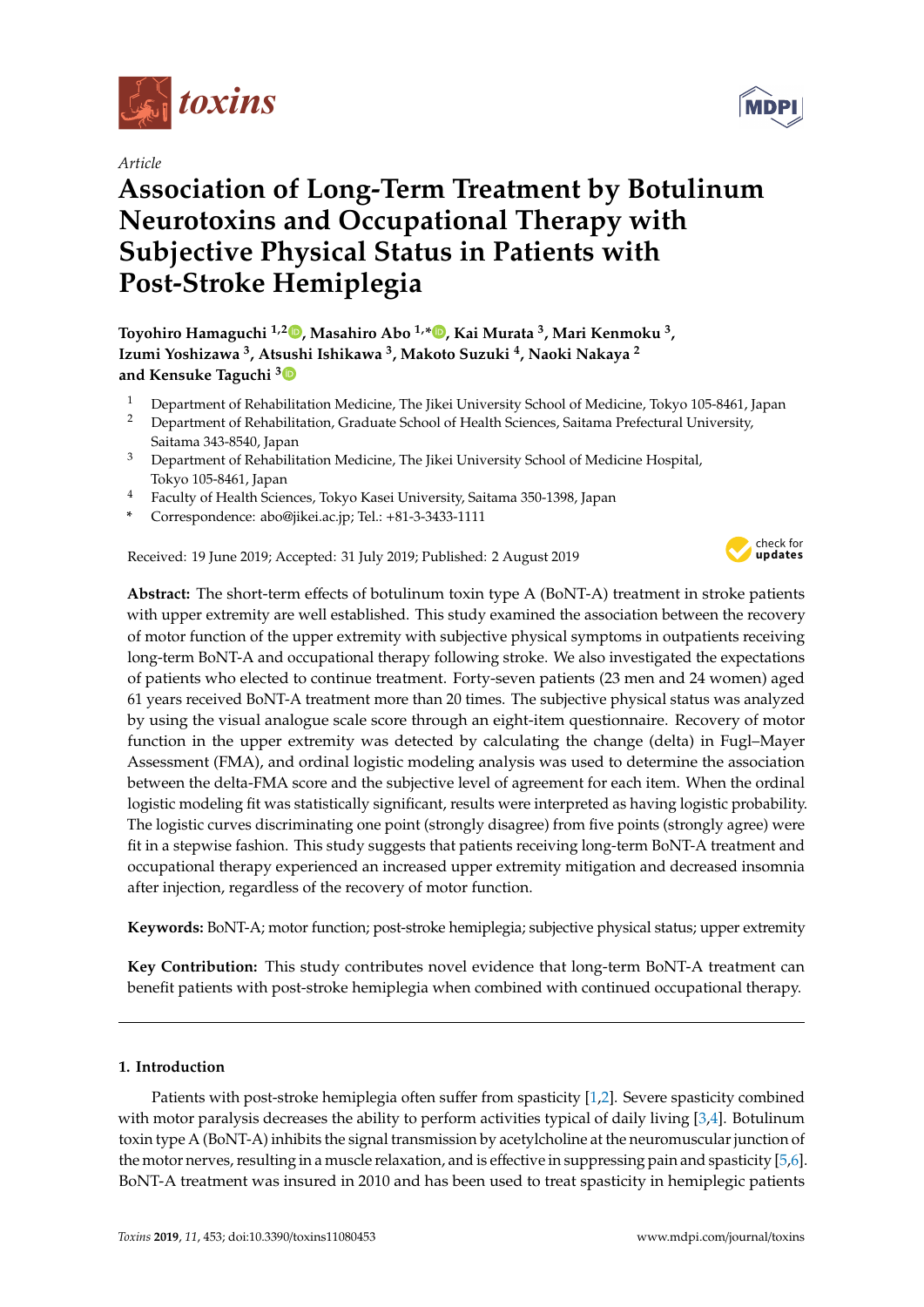following stroke. BoNT-A treatment is recommended as a grade A treatment for stroke patients in the clinical practice guidelines in Japan, and is a strongly recommended treatment for severe hemiplegia [\[7\]](#page-9-1).

The efficacy of BoNT-A is attenuated in three to four months following administration [\[8,](#page-9-2)[9\]](#page-9-3). Therefore, suppressing the development of persistent spasticity and pain may contribute to the long-term maintenance and improvement of motor function  $[6,10]$  $[6,10]$ . Injections are repeated approximately every three months to maintain the efficacy of BoNT-A. The recovery of motor paralysis of the upper extremity may take more than six months post-stroke patients, indicating that doses of BoNT-A would be needed for a longer period [\[11](#page-9-5)[,12\]](#page-9-6). These effects were verified by research of repeated BoNT-A administration for up to one and half years [\[9](#page-9-3)[–12\]](#page-9-6). However, the effects of continuing BoNT-A treatment for several years remain unknown.

To effectively achieve rehabilitation in hemiplegic patients, it is necessary to understand the factors related to the motor skills of patients [\[13\]](#page-9-7). In particular, since severe symptoms of motor paralysis persist for long periods, it is beneficial for patients to be aware of their own prognosis and have realistic expectations of treatment effects before starting BoNT-A treatment. Physicians can provide patients with information about the effects of BoNT-A on muscle relaxation, reducing pain, and paralysis recovery [\[5,](#page-8-4)[6\]](#page-9-0).

In this study, we aimed to determine the association between the recovery in motor function of the upper extremity and muscle relaxation after treatment with subjective symptoms of pain in long-term outpatient treatment of BoNT-A and aid of rehabilitation after stroke. We also investigated the expectations for subjective physical status of patients who continued for treatments.

### **2. Results**

<span id="page-1-0"></span>Baseline characteristics of the 47 selected patients are shown in Table [1.](#page-1-0) The detailed diagnoses included 15 cases of cerebral infarction and 32 cases of cerebral hemorrhage, and the average number of months after onset was 56 (26–85) months (Table [1\)](#page-1-0). Fugl–Mayer assessment (FMA) scores and responses to the subjective physical questionnaire (Table [2\)](#page-2-0) are summarized in Table [3.](#page-2-1)

| Value         |
|---------------|
| 23:24         |
|               |
| 15(32)        |
| 32(68)        |
| $56(26-85)$   |
| Value         |
| $61 \pm 16$   |
| $116(86-145)$ |
| 21:26         |
| $21(20-27)$   |
| $268 \pm 77$  |
| $108 \pm 39$  |
|               |

**Table 1.** Characteristics of patients at survey.

Values are mean  $\pm$  standard deviation (SD), n, or median (interquartile range).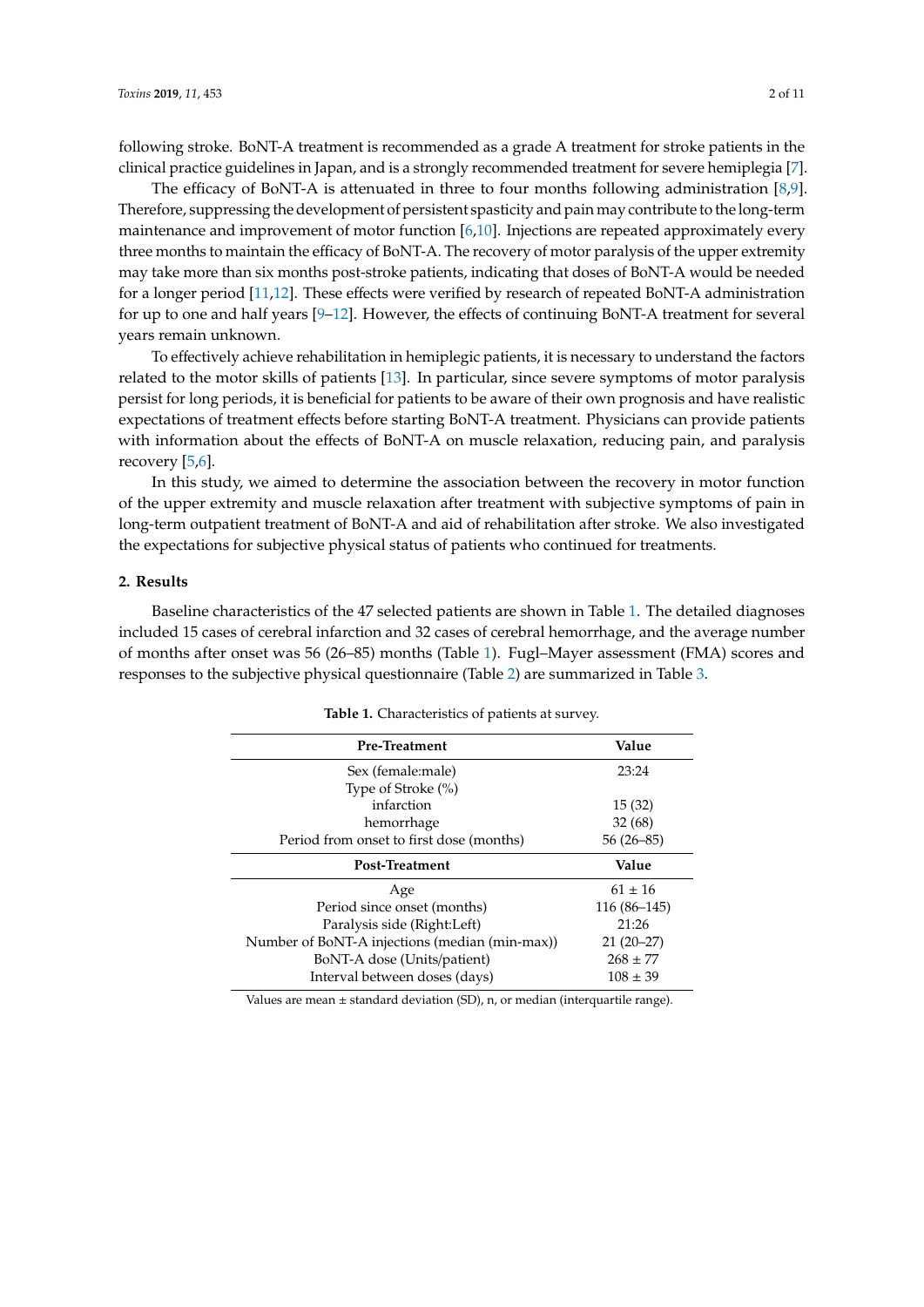<span id="page-2-0"></span>**Table 2.** Questions for patients continuing BoNT-A treatment and occupational therapy following stroke.

| How do you feel the efficacy and side effects of BoNT-A treatment given for sequelae of stroke as<br>subjective symptoms?                                                        |                                                                |  |  |  |  |
|----------------------------------------------------------------------------------------------------------------------------------------------------------------------------------|----------------------------------------------------------------|--|--|--|--|
| Q1. Pain in my limbs is relieved when I receive an injection.                                                                                                                    |                                                                |  |  |  |  |
| Q2. I will sleep better when injected.                                                                                                                                           |                                                                |  |  |  |  |
| Q3. My arm feels mitigation when I am injected.                                                                                                                                  |                                                                |  |  |  |  |
| Q4. Injections are painful for me.                                                                                                                                               |                                                                |  |  |  |  |
|                                                                                                                                                                                  | Q5. I feel that the injection has side effects.                |  |  |  |  |
| Do you expect BoNT-A treatment and occupational therapy to be a motivation to continue treatment?<br>Furthermore, is the response of doctors and therapists encouraging for you? |                                                                |  |  |  |  |
| Q6. I think it is important to me to continue injection and rehab.                                                                                                               |                                                                |  |  |  |  |
|                                                                                                                                                                                  | Q7. I am encouraged by the response of doctors and therapists. |  |  |  |  |
|                                                                                                                                                                                  | Q8. I think it is important to accept sequelae of stroke.      |  |  |  |  |

<span id="page-2-1"></span>**Table 3.** Classification of psychological status after long term BoNT-A treatment for patients with paralysis of the upper extremity. rable 5. Classification of psycho-

|                | $1: 0 - 2$ cm | п        | $2: 2 - < 4$ cm          | $\boldsymbol{n}$ | $3: 4 - 56$ cm | n | 4: $6 - < 8$ cm          | n  | $5: 8-10$ cm | n  |
|----------------|---------------|----------|--------------------------|------------------|----------------|---|--------------------------|----|--------------|----|
| Q1             | $32(27-37)$   | 18       | $30(28-42)$              | 3                | $41(39-43)$    | 5 | $30(28-39)$              | 4  | $26(21-32)$  | 17 |
| Q <sub>2</sub> | $30(23-37)$   | 21       | $37(33-41)$              | 4                | $40(37-46)$    | 8 | $28(28-29)$              | 2  | $26(24-28)$  | 12 |
| Q <sub>3</sub> | $30(26-28)$   | 11       | $28(27-37)$              | 3                | $40(37-42)$    | 8 | $32(30-39)$              |    | $27(24-32)$  | 18 |
| Q4             | $29(26-34)$   | 21       | $23(20-26)$              | 2                | $32(26-42)$    |   | $39(39-40)$              | 2  | $32(26-38)$  | 15 |
| Q5             | $29(25-38)$   | 41       | $36(34-37)$              | 2                | $34(33-36)$    | 2 | $\overline{\phantom{a}}$ | 0  | $30(29-31)$  | 2  |
| Q6             | 43            |          | $\overline{\phantom{0}}$ | 0                | 41             |   | 24                       |    | $31(26-38)$  | 44 |
| Q7             |               | $\theta$ | -                        | 0                | $39(34 - 47)$  | 3 | $30(24-32)$              | 5. | $32(26-38)$  | 39 |
| Q8             | $32(32-43)$   | 3        | $\overline{\phantom{0}}$ | 0                | $32(24-38)$    | 5 | $41(39-45)$              | 4  | $28(25-36)$  | 35 |

FMA score and number of patients were represented based on visual analogue scale. Scores are FMA-upper extremity (UE) median, interquartile range (IQR, 25–75%) and number of patients (*n*). "1: 0–<2" indicates class 1 if<br>VAS is 0 to loss than 2 cm VAS is 0 to less than 2 cm.

As a result of the subjective physical survey, the patients indicated that they felt both injection and exercise therapy were beneficial (Q6, mean visual analogue scale; VAS = 9.7 cm, Figure 1). In addition, the patients felt encouraged to continue treatment by doctors and therapists  $(Q9)$ , mean VAS = 10.0). Patients psychologically accepted the sequelae of stroke (Q10, mean VAS = 10.0) and did not indicate any side effects of BoNT-A treatment ( $Q5$ , mean VAS = 0.0).

<span id="page-2-2"></span>

**Figure 1.** Subjective physical survey results. The X-axis shows items of the subjective physical survey. **Figure 1.** Subjective physical survey results. The X-axis shows items of the subjective physical survey. Results of visual analogue scale (VAS) are shown in the Y-axis. Bars indicate the mean and standard Results of visual analogue scale (VAS) are shown in the Y-axis. Bars indicate the mean and standard deviation of VAS (cm). deviation of VAS (cm).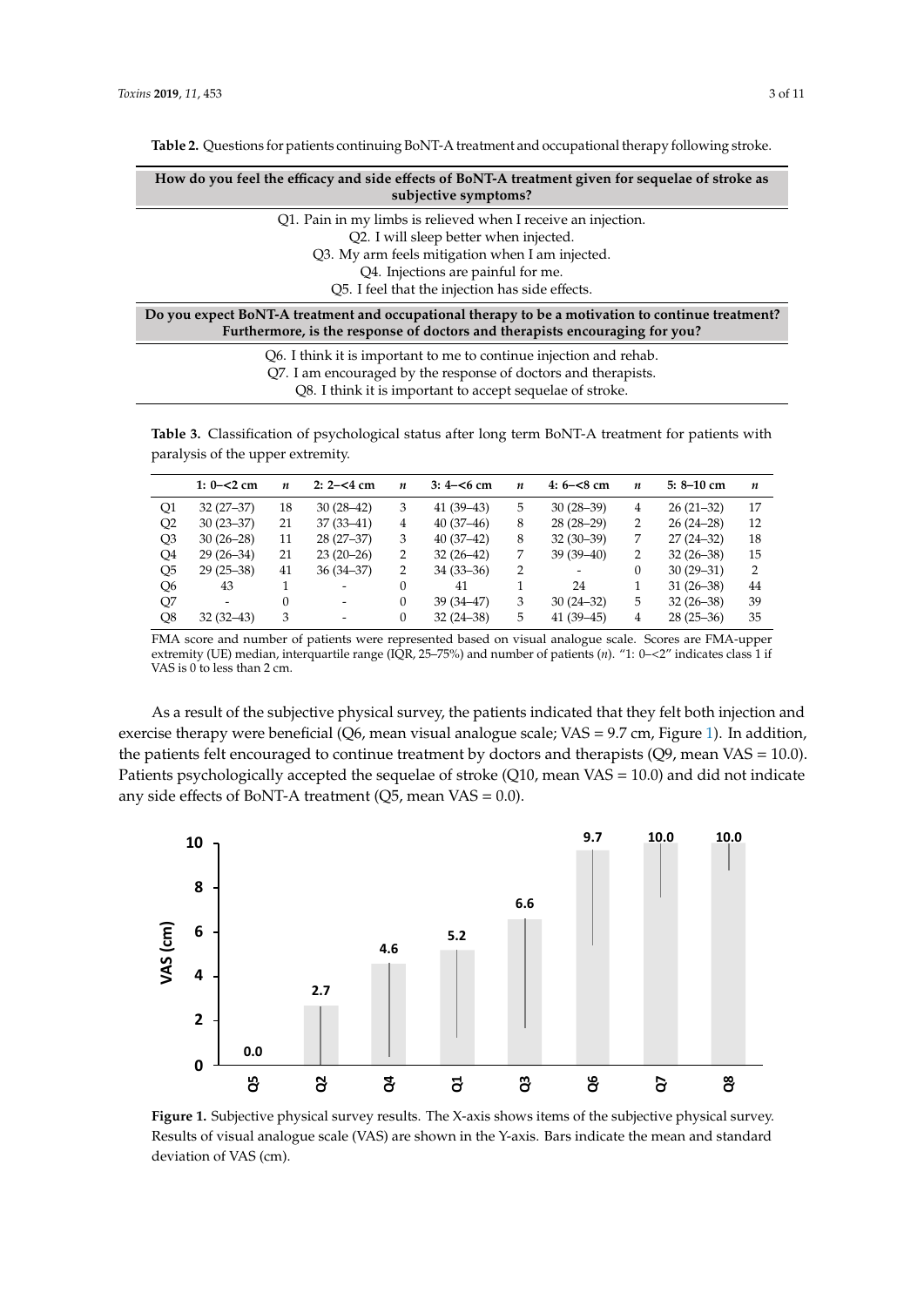Results of the ordinal logistic modeling for the delta-FMA score and the subjective level of agreement for each questionnaire item are shown in Figures [2](#page-3-0) and [3.](#page-3-1) For comfortable sleep (Q2) and mitigation (Q3), the ordinal logistic modeling fit was a statistically significant, valid logistic probability. The delta-FMA score and the subjective level of agreement for attenuation of pain  $(Q1)$  showed a tendency toward significance in logistic modeling ( $p = 0.070$ ). The logistic curves discriminating one Point (strongly disagree with the question) from five points (strongly agree with the question) showed a stepwise fashion fit (item 2*, p* = 0.02; item 3*, p* = 0.04; Table [4\)](#page-4-0). th the question) from five points (strongly agree with the q  $\mu$  logistic modeling for the dena-1  $\mu$ A score and the st **(a) (b)**

<span id="page-3-0"></span>

level of agreement for item 2 and delta FMA score. The logistic curve that discriminated 1 point (strongly disagree with the question) from 2 points (disagree with the question; dashed line), 2 points from 3 points (neither agree nor disagree; dot-dash line), 3 points from 4 points (agree; two-dot chain line), and 4 points from 5 points (strongly agree; solid line) was in a stepwise fashion fit ( $p = 0.002$ ).  $\mathbf{A} \cdot \mathbf{E}$  **Mover** assessments (strongly agrees) was in a step with  $\mathbf{A}$ FMA: Fugl–Meyer assessment*.* FMA: Fugl–Meyer assessment. Figure 2. Scatterplots (a) and logistic probability plots (b) showing the association between subjective gute 2. Scatterpiots (a) and logistic probability plots  $(\nu)$  showing the association between subjective

<span id="page-3-1"></span>

Figure 3. Scatterplots (a) and logistic probability plots (b) showing the association between subjective level of agreement for item 3 and delta FMA score. The logistic curve that discriminated 1 point (strongly disagree with the question) from 2 points (disagree with the question; dashed line), 2 points from 3 points (neither agree nor disagree; dot-dash line), 3 points from 4 points (agree; two-dot chain line), and 4 points from 5 points (strongly agree; solid line) was in a stepwise fashion fit ( $p = 0.004$ ). FMA: Fugl–Meyer assessment.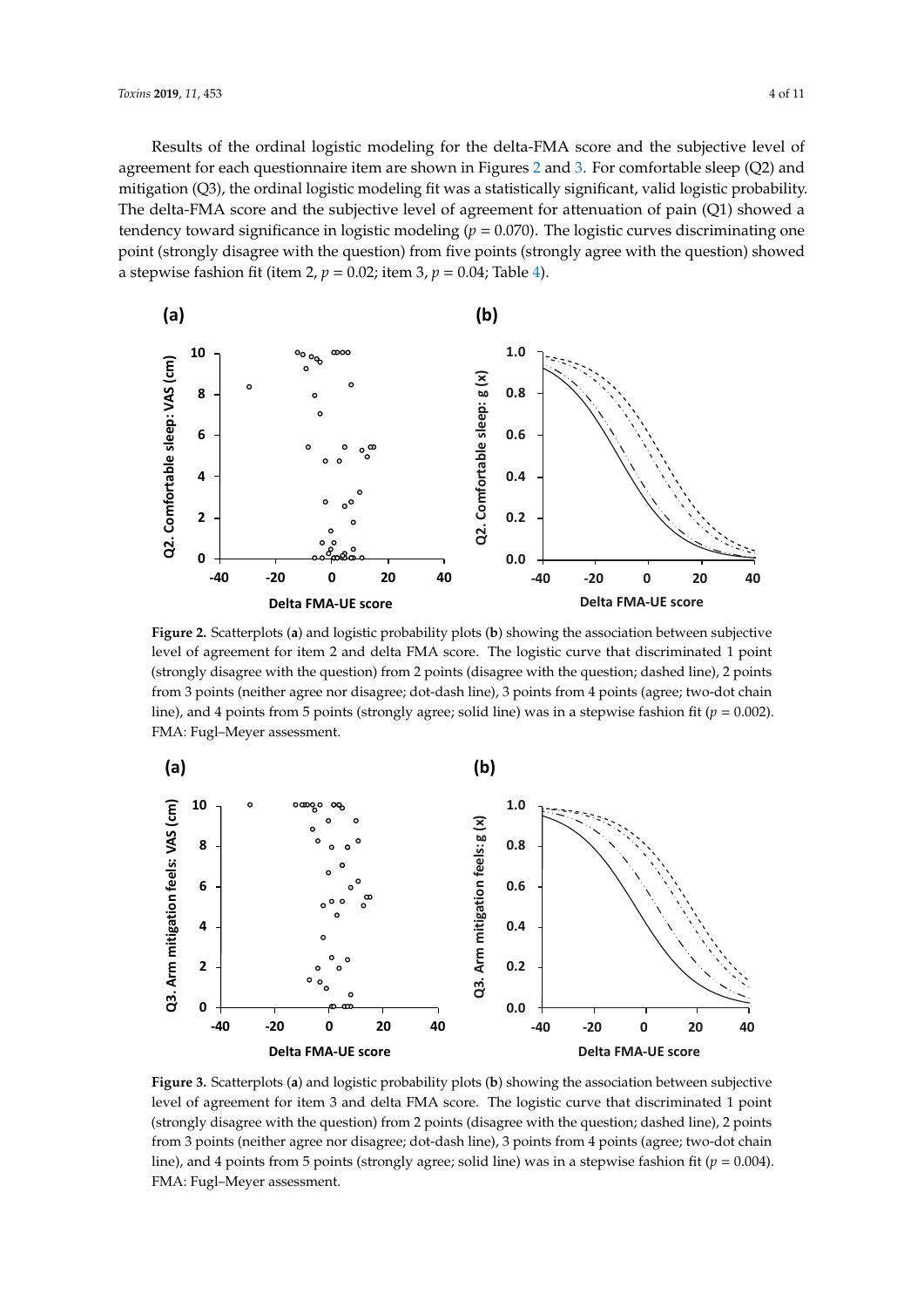| <b>Ouestion Item</b> | ß       | <b>SEM</b> | 7.      | p    |
|----------------------|---------|------------|---------|------|
| O1                   | $-0.07$ | 0.04       | $-1.81$ | 0.07 |
| Q2                   | $-0.09$ | 0.04       | $-2.27$ | 0.02 |
| Q <sub>3</sub>       | $-0.08$ | 0.04       | $-2.07$ | 0.04 |
| O4                   | 0.00    | 0.04       | 0.01    | 0.99 |
| Q <sub>5</sub>       | 0.04    | 0.06       | 0.66    | 0.51 |
| O6                   | $-0.07$ | 0.09       | $-0.74$ | 0.46 |
| Ο7                   | $-0.06$ | 0.06       | $-1.03$ | 0.30 |
| O8                   | $-0.08$ | 0.05       | $-1.54$ | 0.12 |

<span id="page-4-0"></span>**Table 4.** Delta Fugl-Meyer Assessment-Upper Extremity (FMA-UE) estimated visual analogue scale (VAS) scores by a logistic ordinal regression model.

<span id="page-4-1"></span>Items from the questionnaire given to patients before BoNT-A treatment that showed a statistically significant fit in ordinal logistic modeling and VAS are shown in Table [5.](#page-4-1)

| How do you feel your symptoms due to stroke's sequelae?                                                                                                                                                                |  |  |  |  |
|------------------------------------------------------------------------------------------------------------------------------------------------------------------------------------------------------------------------|--|--|--|--|
| Q1. Are you suffering from pain in your arm?<br>Q2. Do the symptoms of your arm interfere with your sleep?<br>Q3. Do you feel that your arms are dull?                                                                 |  |  |  |  |
| What are your thoughts about BoNT-A treatment and occupational therapy?                                                                                                                                                |  |  |  |  |
| Q4. Do you think it is important to you to continue rehabilitation?<br>Q5. Do you think that doctors and therapists will be encouraging for you?<br>Q6. Do you think it is important to accept your stroke's sequelae? |  |  |  |  |

**Table 5.** Clinical questions for BoNT-A selection.

## **3. Discussion**

This study aimed to verify the association between the recovery of motor function of the upper extremity and subjective symptoms, such as muscle relaxation and pain after treatment, in patients with continued BoNT-A treatment and upper extremity exercise therapy for more than five years after stroke. Our results suggested that long-term treatment could improve subjective symptoms of sleeplessness and arm weakness caused by sequelae of stroke without recovery of motor function in upper extremity, while also decreasing pain. BoNT-A treatment for sequelae after stroke has shown short-term therapeutic effects within 12 months [\[12](#page-9-6)[,14–](#page-9-8)[16\]](#page-9-9). Additionally, VAS is commonly used for pain assessment [\[17,](#page-9-10)[18\]](#page-9-11). This study is the first survey, to our knowledge, to show the effects of continuous treatment for over five years.

When providing long-term treatment, it is important to explain the expected benefits and potential side effects to patients [\[19–](#page-9-12)[21\]](#page-9-13). Although BoNT-A treatment has been shown to have negative side effects [\[19,](#page-9-12)[22\]](#page-9-14), patients in this study did not report any. It was suggested that patients were conscious that the treatment had less physical burden. By interviewing patients before starting BoNT-A treatment, clinicians can explain potential benefits unrelated to regaining motor function in cases of severe paralysis with symptoms of sleep disturbance and upper limb discomfort.

BoNT-A is a recommended first-line treatment for post-stroke spasticity affecting the upper extremities in adults [\[23,](#page-9-15)[24\]](#page-10-0). The results of this study suggested that long-term BoNT-A treatment reduced these negative physical symptoms. The long-term effects of this combined therapy, including suppressed spasticity, improved insomnia consequent to increased muscle tone, and the mitigation of sensations in the arm, may have been dependent on underlying mechanisms.

According to subjective survey results, the responses of the doctor and therapist motivated patients to continue long-term BoNT-A treatment. In addition, it was suggested that the patients accepted the sequelae associated with stroke with hopes for further treatment. BoNT-A treatment is known not only to relieve physical symptoms, but also to maintain physical function when combined with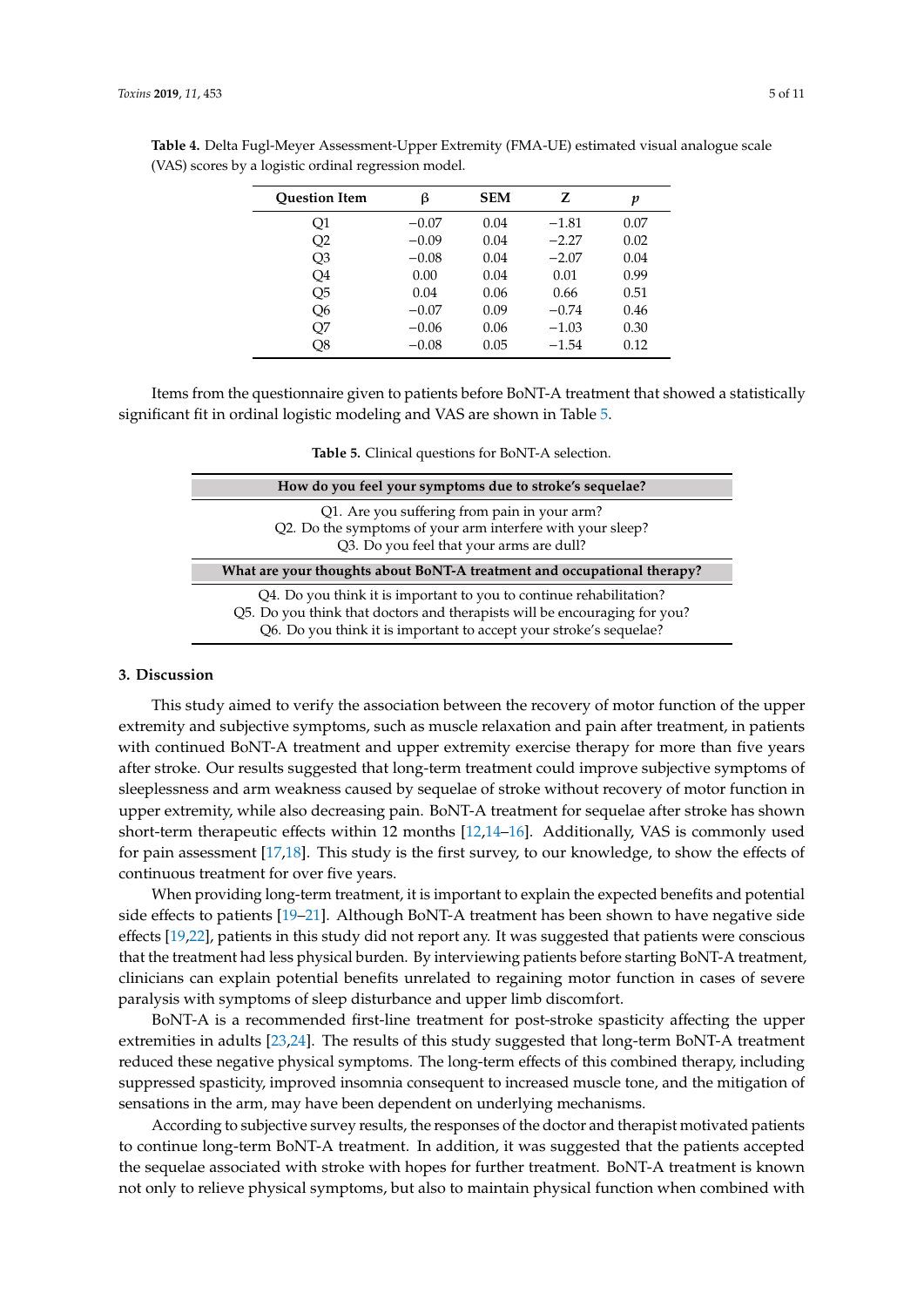rehabilitation [\[4](#page-8-3)[,25\]](#page-10-1). Physical and/or psychological support is also important to patients continuing rehabilitation and long-term treatment.

These results may be useful as a supplementary resource for physicians who recommend BoNT-A treatment for hemiplegic stroke patients. Physicians can use similar questions to assess patient symptoms and provide patient-specific recommendations and prognoses. Our results also indicate that patients can actively perform rehabilitation without suffering from sequelae, and that the subjective physical status can predict with 60% accuracy that patients will suffer less sequelae even if their upper extremity motor function does not improve after prolonged treatment with BoNT-A.

There are several limitations associated with this study. Firstly, the subjective physical survey items have not been validated. The use of a subjective evaluation limits the reproducibility of this study and makes it difficult to translate the findings to larger populations. Subjective physical characteristics, such as the mitigation of pain, sleeplessness, and arm sensations should be investigated using an objective rating scale to improve translatability. Therefore, the association between motor function and subjective physical symptoms is considered to be underestimated in this study. BoNT-A treatment is intended to improve physical symptoms, and more convincing explanations for patients should use objective indicators. First, further study should use objective measurements of physical symptoms (pain, sleeplessness, and arm mitigation) to verify our findings. Second, selection bias could be limiting the effects of this study because the patients included were only those who received BoNT-A treatment more than 20 times. Therefore, it is likely that those who had significantly recovered upper extremity motor function during the course of treatment and those who stopped treatment due to deterioration in physical condition were not included in this survey. The magnitude of this bias is unknown. It is necessary to investigate whether similar results can be obtained for patients with a short period of treatment. Third, the study was likely underpowered based on the sample size calculations that were performed, which could contribute to increased type 2 errors. It is also difficult to predict if similar results can be obtained. To fully and scientifically examine the physical effects of BoNT-A treatment, it will also be necessary to recruit and reanalyze patients who comply with long-term monitoring, as this would reduce type 2 errors in future studies. Finally, the data we obtained from patients were limited and confounding variables may have been present, these include the use of sleeping pills, analgesics, or other medications taken for symptom management. Given these limitations, the apparent next step would involve the use of study data to explain BoNT-A treatment to patients and thus allow them to feel safe and receive continuous treatment. However, patients receiving this treatment should be monitored, and improvements in treatment compliance should be verified.

### **4. Conclusions**

This study suggests that patients who received BoNT-A treatment more than 20 times and continued occupational therapy for at least five years experienced increased upper extremity mitigation and decreased insomnia after BoNT-A injection, even without the recovery of motor function.

## **5. Materials and Methods**

This was a retrospective, longitudinal study. Patients underwent BoNT-A treatment at least 20 times at Tokyo Jikei University Hospital from November 2010 to March 2018. The written approval of consent to receive BoNT-A treatment was obtained from all 47 patients enrolled in the study. This study was approved by the ethics committee of the Tokyo Jikei University School of Medicine (No. 24-295-7061, 4 February 2013). The registry was carried out according to the principles of the declaration of Helsinki.

Motor function of the upper extremity in patients with post-stroke hemiplegia and their subjective physical status were examined after BoNT-A treatment. Assessment of motor function of the upper extremity was performed using the Fugl–Mayer assessment (FMA) score [\[26\]](#page-10-2). In addition, a subjective physical survey was conducted regarding the combination of BoNT-A treatment and occupational therapy. The dosage, injection site, and FMA data were obtained retrospectively from patient medical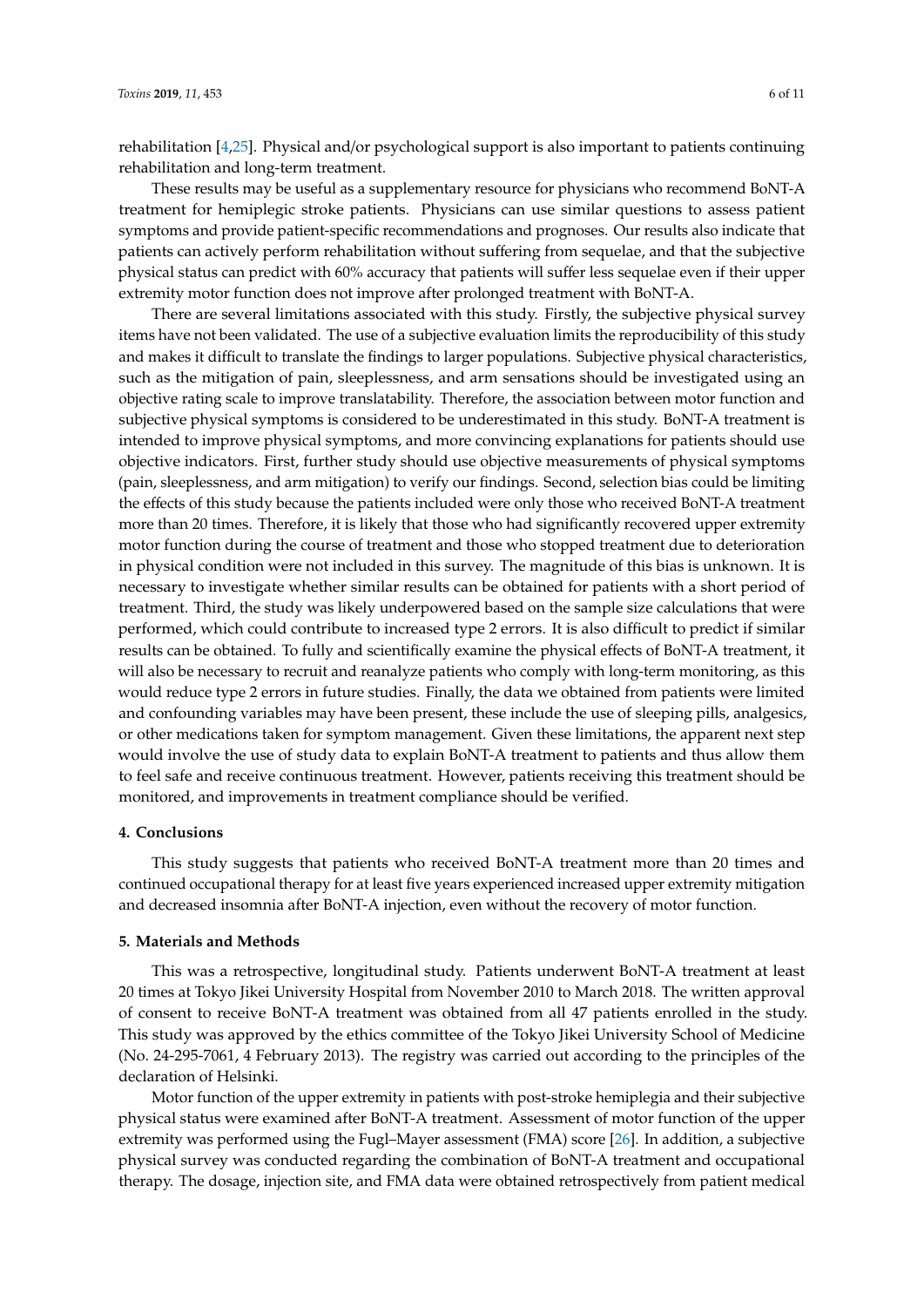records, and the last FMA evaluation and subjective physical survey were conducted by the occupational therapist responsible for the patients (Figure [4\)](#page-6-0).

<span id="page-6-0"></span>

shows the period from stroke onset to the start of BoNT-A treatment, the period from onset to subjective physical investigation, and the period of BoNT-A treatment. FMA was performed pre- and post-BoNT-A treatment, and the subjective physical survey was performed after the final BoNT-A injection. (**A**) Frequency distribution (20–27) of patients within the BoNT-A treatment period. (**B**) The number of days between intervals of BoNT-A treatment is shown over the injection course. **Figure 4.** Study design and result of Botulinum toxin type A (BoNT-A) treatment. The X-axis

number of days between intervals of BoNT-A treatment is shown over the injection course.

# *5.1. Subjects*

*5.1. Subjects*  The inclusion criteria were (1) patients with post-stroke hemiplegia who were continuing BoNT-A treatment and occupational therapy, (2) patients who consented to BoNT-A treatment, and (3) patients who had at least 20 BoNT-A injections (Figure 5). Patients with moderate to severe spasticity following stroke were considered for this study. Patients with moderate to severe space space  $\mathbb{R}^n$ 

A sample size of 53 was derived by logistic regression z-tests insertion of power (0.80),  $\alpha$  (0.05), and  $R^2$  (0.60) values in G\*Power 3.1 software [27], 47 patients who fit the inclusion criteria were enrolled in this study, clinical characteristics was shown in Table 1.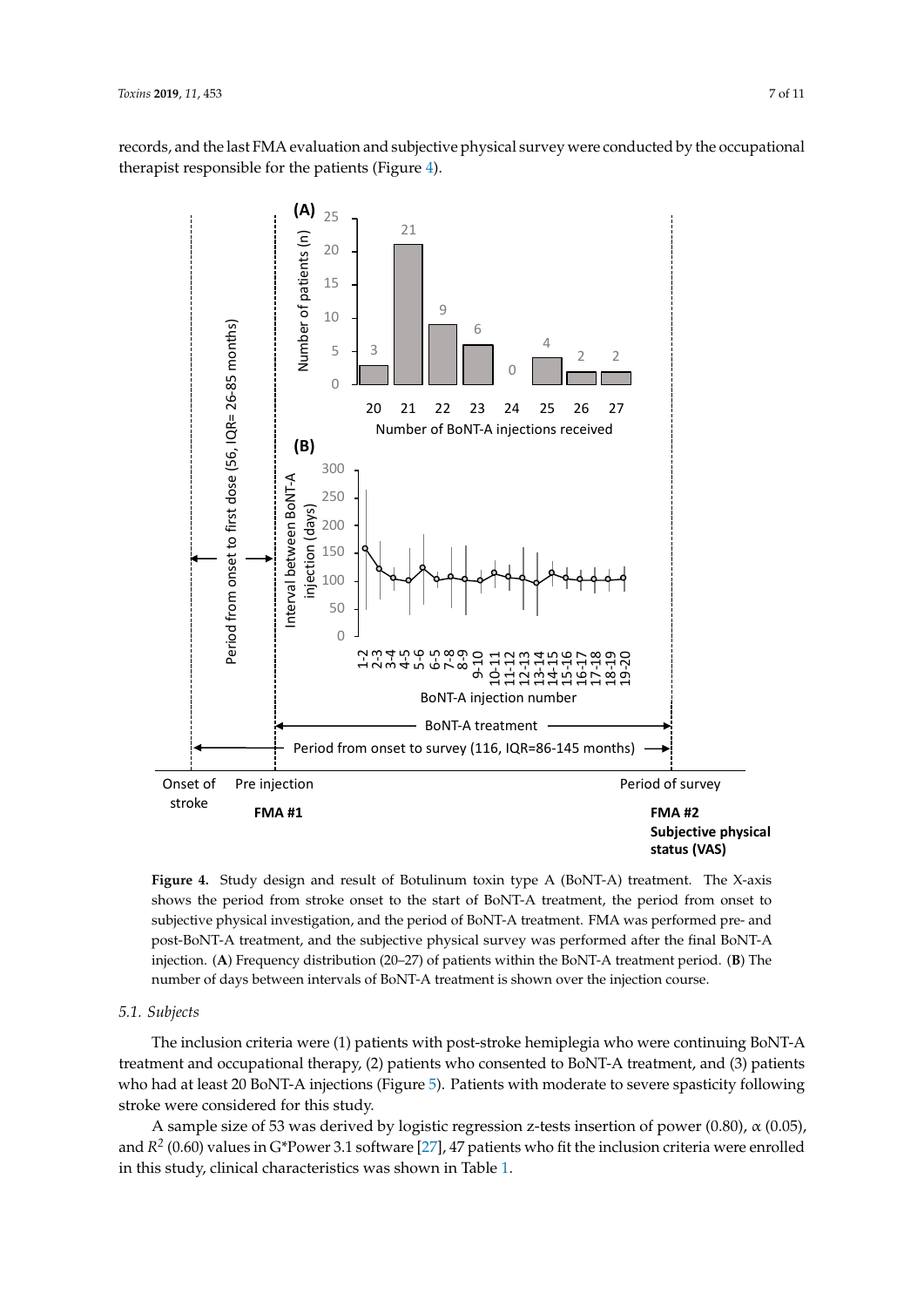<span id="page-7-0"></span>

**Figure 5.** Patient selection and inclusion criteria. Procedure of data acquisition and selection for analysis.

*5.2. BoNT-A Injections*

Patients received injections of BoNT-A OnabotulinumtoxinA (0.90 ng/100 U vial Botox®, Allergan, Irvine, CA, USA). One vial of BoNT-A (100 U) was diluted with 2 mL saline. Selection of muscles and injected doses were determined by the physician based on clinical assessment. Treated upper extremities were injected with BoNT-A (0–60 U) into the selected muscles at up to four sites (Table [6\)](#page-7-1).

<span id="page-7-1"></span>

| <b>Clinical Anatomical Position</b> | <b>Treatment Muscle</b>        | Dosage (Units/Injection) |  |
|-------------------------------------|--------------------------------|--------------------------|--|
|                                     | Pectoralis major               | $34.3 \pm 14.7$          |  |
| Adducted upper arm                  | Latissimus dorsi               | $21.3 \pm 16.8$          |  |
|                                     | Teres major                    | $2.5 \pm 6.3$            |  |
| Extended elbow                      | Triceps brachii                | $2.4 \pm 7.0$            |  |
|                                     | Biceps brachii                 | $37.4 \pm 16.9$          |  |
| Flexed elbow                        | <b>Brachialis</b>              | $3.1 \pm 7.1$            |  |
|                                     | <b>Brachioradialis</b>         | $1.0 \pm 2.6$            |  |
| Pronated forearm                    | Pronator teres                 | $12.0 \pm 13.0$          |  |
|                                     | Pronator quadratus             | $0.3 \pm 1.1$            |  |
|                                     | Flexor carpi radialis          | $29.3 \pm 16.5$          |  |
| Flexed wrist                        | Flexor carpi ulnaris           | $7.1 \pm 8.5$            |  |
|                                     | Palmaris Iongus                | $0.2 \pm 0.6$            |  |
| Clenched fist                       | Flexor digitorum superficialis | $33.9 \pm 16.4$          |  |
|                                     | Flexor digitorum profundus     | $6.0 \pm 9.0$            |  |
|                                     | Adductor pollicis              | $14.0 \pm 11.7$          |  |
|                                     | Flexor pollicis longus         | $4.6 \pm 6.8$            |  |
| Thumb-in-palm                       | Flexor pollicis brevis         | $2.1 \pm 5.3$            |  |
|                                     | Lumbricals                     | $1.3 \pm 3.8$            |  |

**Table 6.** Injected BoNT-A dosage into specific muscle.

Values are mean ± standard deviation. BoNT-A; botulinum neurotoxin type-A.

# *5.3. Functional Assessment of Upper Extremity*

FMA is a comprehensive evaluation index for assessing motor function of hemiplegic patients after stroke, including detecting sensorimotor impairments [\[26\]](#page-10-2). The FMA score has been used to verify evaluations in physiotherapy and BoNT-A therapy, specifically for the upper extremity [\[25\]](#page-10-1).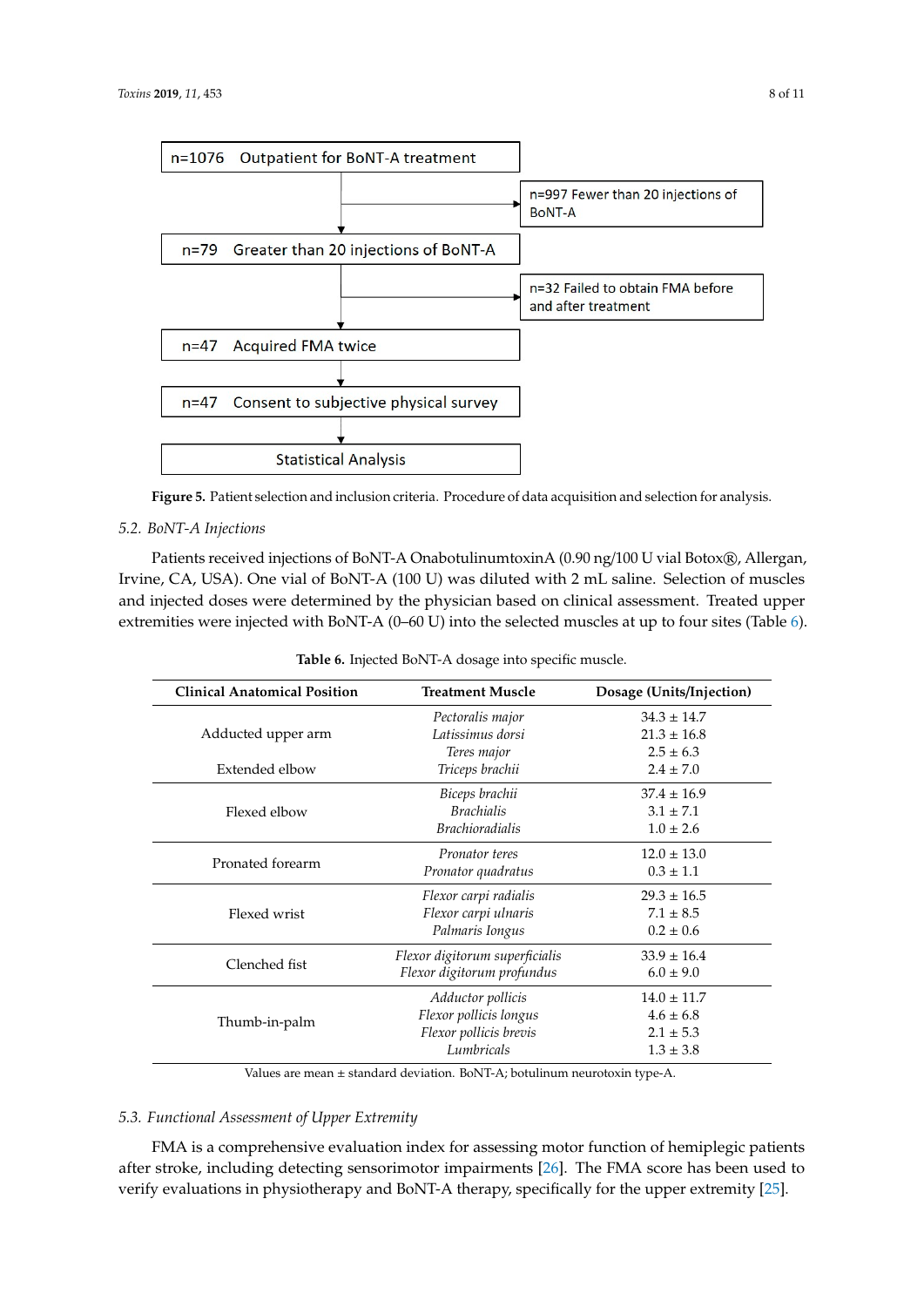## *5.4. Items of the Subjective Physical Questionnaire*

Subjective physical survey items were created by physicians, occupational therapists, and clinical psychologists (Table [2\)](#page-2-0). Answers were automatically recorded on a 10 cm visual analogue scale (VAS), which marked positions where patients possessed feeling. The length of the measured VAS was converted to a score, (1) 0–2 cm; (2) 2–4 cm; (3) 4–6 cm; (4) 6–8 cm; or (5) 8–10 cm.

### *5.5. Data Analysis*

To analyze recovery of motor function in the upper extremity, delta-FMA was calculated from the initial and last FMA scores obtained during BoNT-A treatment.

The association between the delta-FMA score and each item from the subjective physical status questionnaire was determined by ordinal logistic modeling analysis [\[28\]](#page-10-4). The principle of ordinal logistic modeling is to fit the probability (*p*) of multiple dichotomous responses (Equation (1)) to a linear model (Equation (2)):

$$
g(x) = \frac{1}{1 + e^{-f(x)}}\tag{1}
$$

$$
f(x) = \beta_0 + \beta_1 x + e \tag{2}
$$

where *x* is the explanatory variable,  $\beta_i$  is the partial regression coefficient, and *e* is the residual between actual and predicted data. Therefore, for multilevel ordinal responses, the cumulative probability is calculated at each level to generate a simple regression. In this study, the probability of five levels of subjective agreement was evaluated in association with delta-FMA score. All statistical analyses were performed using the R 3.5.2 software (R Foundation for Statistical Computing, Vienna, Austria).

**Author Contributions:** Conceptualization, M.A., N.N., and T.H.; methodology, M.K. and K.M.; software, M.S.; validation, M.A., T.H., and N.N.; formal analysis, M.S. and T.H.; investigation, K.M., M.K., K.T., A.I., and I.Y.; resources, A.I., K.T., and I.Y.; data curation, A.I., I.Y., K.M., M.K., and K.T.; writing—original draft preparation, T.H. and M.S.; writing—review and editing, M.A. and N.N.; visualization, M.S. and T.H.; supervision, M.A.; project administration, M.A.; funding acquisition, M.A.

**Funding:** This research was funded by Masahiro Abo, Grants-in-Aid for Scientific Research (c) No. 18K10691.

**Acknowledgments:** We would like to thank the staff of the department of rehabilitation at Tokyo Jikei university hospital for their contributions and the operational approval to conduct this study. We would like to thank Editage [\(www.editage.jp\)](www.editage.jp) for English language editing.

**Conflicts of Interest:** The authors declare no conflict of interest. The funders had no role in the design of the study; in the collection, analyses, or interpretation of data; in the writing of the manuscript, or in the decision to publish the results.

### **References**

- <span id="page-8-0"></span>1. Lin, J.P.; Brown, J.K.; Walsh, E.G. Continuum of reflex excitability in hemiplegia: Influence of muscle length and muscular transformation after heel-cord lengthening and immobilization on the pathophysiology of spasticity and clonus. *Dev. Med. Child. Neurol.* **1999**, *41*, 534–548. [\[CrossRef\]](http://dx.doi.org/10.1017/S0012162299001152) [\[PubMed\]](http://www.ncbi.nlm.nih.gov/pubmed/10479042)
- <span id="page-8-1"></span>2. Wang, H.; Huang, P.; Li, X.; Samuel, O.W.; Xiang, Y.; Li, G. Spasticity assessment based on the maximum isometrics voluntary contraction of upper limb muscles in post-stroke hemiplegia. *Front. Neurol.* **2019**, *10*, 465. [\[CrossRef\]](http://dx.doi.org/10.3389/fneur.2019.00465) [\[PubMed\]](http://www.ncbi.nlm.nih.gov/pubmed/31133969)
- <span id="page-8-2"></span>3. Fugl-Meyer, A.R.; Jaasko, L. Post-stroke hemiplegia and adl-performance. *Scand. J. Rehabil. Med. Suppl.* **1980**, *7*, 140–152. [\[PubMed\]](http://www.ncbi.nlm.nih.gov/pubmed/6932722)
- <span id="page-8-3"></span>4. Mikolajewska, E. Associations between results of post-stroke ndt-bobath rehabilitation in gait parameters, adl and hand functions. *Adv. Clin. Exp. Med.* **2013**, *22*, 731–738. [\[PubMed\]](http://www.ncbi.nlm.nih.gov/pubmed/24285459)
- <span id="page-8-4"></span>5. Marco, E.; Duarte, E.; Vila, J.; Tejero, M.; Guillen, A.; Boza, R.; Escalada, F.; Espadaler, J.M. Is botulinum toxin type A effective in the treatment of spastic shoulder pain in patients after stroke? A double-blind randomized clinical trial. *J. Rehabil. Med.* **2007**, *39*, 440–447. [\[CrossRef\]](http://dx.doi.org/10.2340/16501977-0066) [\[PubMed\]](http://www.ncbi.nlm.nih.gov/pubmed/17624477)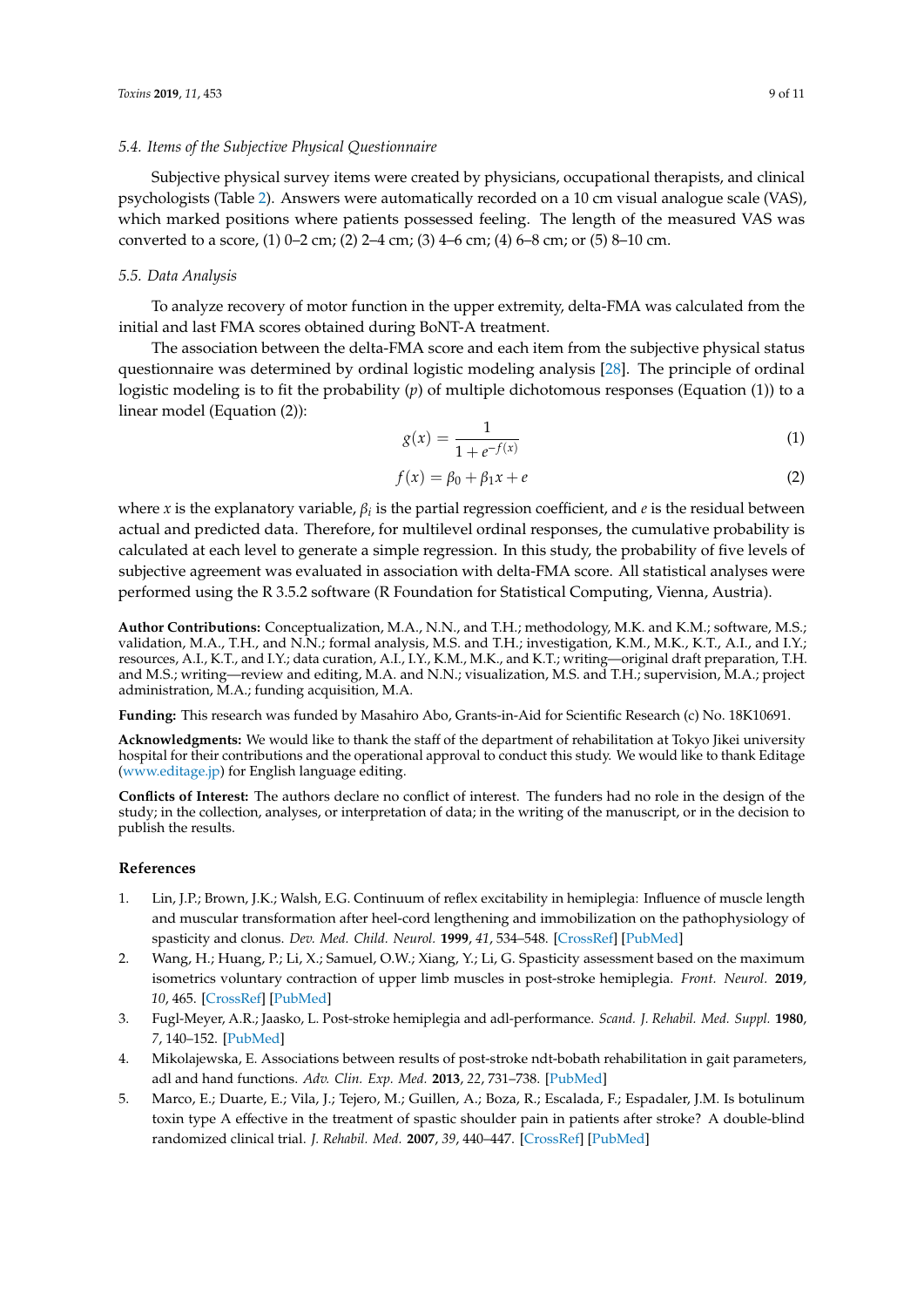- <span id="page-9-0"></span>6. Marciniak, C.M.; Harvey, R.L.; Gagnon, C.M.; Duraski, S.A.; Denby, F.A.; McCarty, S.; Bravi, L.A.; Polo, K.M.; Fierstein, K.M. Does botulinum toxin type a decrease pain and lessen disability in hemiplegic survivors of stroke with shoulder pain and spasticity? A randomized, double-blind, placebo-controlled trial. *Am. J. Phys. Med. Rehabil.* **2012**, *91*, 1007–1019. [\[CrossRef\]](http://dx.doi.org/10.1097/PHM.0b013e31826ecb02) [\[PubMed\]](http://www.ncbi.nlm.nih.gov/pubmed/23064478)
- <span id="page-9-1"></span>7. Society, T.J.S. *Japanese Guidelines for the Management of Stroke 2015*; Kyowa Planning Co., Ltd.: Tokyo, Japan, 2017; p. 360.
- <span id="page-9-2"></span>8. Jankovic, J. Botulinum toxin in clinical practice. *J. Neurol. Neurosurg. Psychiatry* **2004**, *75*, 951–957. [\[CrossRef\]](http://dx.doi.org/10.1136/jnnp.2003.034702) [\[PubMed\]](http://www.ncbi.nlm.nih.gov/pubmed/15201348)
- <span id="page-9-3"></span>9. Scheps, D.; Lopez de la Paz, M.; Jurk, M.; Hofmann, F.; Frevert, J. Design of modified botulinum neurotoxin a1 variants with a shorter persistence of paralysis and duration of action. *Toxicon* **2017**, *139*, 101–108. [\[CrossRef\]](http://dx.doi.org/10.1016/j.toxicon.2017.09.006) [\[PubMed\]](http://www.ncbi.nlm.nih.gov/pubmed/28918229)
- <span id="page-9-4"></span>10. Veverka, T.; Hlustik, P.; Tomasova, Z.; Hok, P.; Otruba, P.; Kral, M.; Tudos, Z.; Zapletalova, J.; Herzig, R.; Krobot, A.; et al. Bont-a related changes of cortical activity in patients suffering from severe hand paralysis with arm spasticity following ischemic stroke. *J. Neurol. Sci.* **2012**, *319*, 89–95. [\[CrossRef\]](http://dx.doi.org/10.1016/j.jns.2012.05.008) [\[PubMed\]](http://www.ncbi.nlm.nih.gov/pubmed/22687958)
- <span id="page-9-5"></span>11. Bhakta, B.B.; Cozens, J.A.; Bamford, J.M.; Chamberlain, M.A. Use of botulinum toxin in stroke patients with severe upper limb spasticity. *J. Neurol. Neurosurg. Psychiatry* **1996**, *61*, 30–35. [\[CrossRef\]](http://dx.doi.org/10.1136/jnnp.61.1.30)
- <span id="page-9-6"></span>12. Holmes, R.J.; Connell, L.A. A survey of the current practice of intramuscular Botulinum toxin injections for hemiplegic shoulder pain in the UK. *Disabil. Rehabil.* **2019**, *41*, 720–726. [\[CrossRef\]](http://dx.doi.org/10.1080/09638288.2017.1400596) [\[PubMed\]](http://www.ncbi.nlm.nih.gov/pubmed/29126361)
- <span id="page-9-7"></span>13. Ekstrand, E.; Alt Murphy, M.; Persson, H.C.; Lundgren-Nilsson, A.; Sunnerhagen, K.S. Which clinical and sociodemographic determinants are associated with self-perceived manual ability at one year after stroke? *Disabil. Rehabil.* **2019**, 1–8. [\[CrossRef\]](http://dx.doi.org/10.1080/09638288.2018.1557265) [\[PubMed\]](http://www.ncbi.nlm.nih.gov/pubmed/30686071)
- <span id="page-9-8"></span>14. Bonnyaud, C.; Gallien, P.; Decavel, P.; Marque, P.; Aymard, C.; Pellas, F.; Isner, M.E.; Boyer, F.C.; Muller, F.; Daviet, J.C.; et al. Effects of a 6-month self-rehabilitation programme in addition to botulinum toxin injections and conventional physiotherapy on limitations of patients with spastic hemiparesis following stroke (adju-tox): Protocol study for a randomised controlled, investigator blinded study. *BMJ Open* **2018**, *8*, e020915. [\[CrossRef\]](http://dx.doi.org/10.1136/bmjopen-2017-020915) [\[PubMed\]](http://www.ncbi.nlm.nih.gov/pubmed/30166290)
- 15. Field, M.; Splevins, A.; Picaut, P.; van der Schans, M.; Langenberg, J.; Noort, D.; Foster, K. AbobotulinumtoxinA (Dysport®), OnabotulinumtoxinA (Botox®), and IncobotulinumtoxinA (Xeomin®) neurotoxin content and potential implications for duration of response in patients. *Toxins* **2018**, *10*, 535. [\[CrossRef\]](http://dx.doi.org/10.3390/toxins10120535) [\[PubMed\]](http://www.ncbi.nlm.nih.gov/pubmed/30551641)
- <span id="page-9-9"></span>16. Marciniak, C.; Munin, M.C.; Brashear, A.; Rubin, B.S.; Patel, A.T.; Slawek, J.; Hanschmann, A.; Hiersemenzel, R.; Elovic, E.P. Incobotulinumtoxina efficacy and safety in adults with upper-limb spasticity following stroke: Results from the open-label extension period of a phase 3 study. *Adv. Ther.* **2019**, *36*, 187–199. [\[CrossRef\]](http://dx.doi.org/10.1007/s12325-018-0833-7) [\[PubMed\]](http://www.ncbi.nlm.nih.gov/pubmed/30484117)
- <span id="page-9-10"></span>17. Serlin, R.C.; Mendoza, T.R.; Nakamura, Y.; Edwards, K.R.; Cleeland, C.S. When is cancer pain mild, moderate or severe? Grading pain severity by its interference with function. *Pain* **1995**, *61*, 277–284. [\[CrossRef\]](http://dx.doi.org/10.1016/0304-3959(94)00178-H)
- <span id="page-9-11"></span>18. Given, B.; Given, C.W.; Sikorskii, A.; Jeon, S.; McCorkle, R.; Champion, V.; Decker, D. Establishing mild, moderate, and severe scores for cancer-related symptoms: How consistent and clinically meaningful are interference-based severity cut-points? *J. Pain Symptom Manag.* **2008**, *35*, 126–135. [\[CrossRef\]](http://dx.doi.org/10.1016/j.jpainsymman.2007.03.012) [\[PubMed\]](http://www.ncbi.nlm.nih.gov/pubmed/18158231)
- <span id="page-9-12"></span>19. Foucault, P.; Meklat, H.; Vial, D. Botulinum toxin and medical liability: Is the patient sufficiently informed? *Ann. Readapt. Med. Phys.* **2005**, *48*, 71–76. [\[CrossRef\]](http://dx.doi.org/10.1016/j.annrmp.2004.08.006) [\[PubMed\]](http://www.ncbi.nlm.nih.gov/pubmed/15748771)
- 20. Sheean, G.; Lannin, N.A.; Turner-Stokes, L.; Rawicki, B.; Snow, B.J.; Cerebral Palsy, I. Botulinum toxin assessment, intervention and after-care for upper limb hypertonicity in adults: International consensus statement. *Eur. J. Neurol.* **2010**, *17* (Suppl. 2), 74–93. [\[CrossRef\]](http://dx.doi.org/10.1111/j.1468-1331.2010.03129.x)
- <span id="page-9-13"></span>21. Jandhyala, R. Improving consent procedures and evaluation of treatment success in cosmetic use of incobotulinumtoxina: An assessment of the treat-to-goal approach. *J. Drugs Dermatol.* **2013**, *12*, 72–78.
- <span id="page-9-14"></span>22. Rousseaux, M.; Daveluy, W. The risk-benefit of high doses of botulinum toxin injections for muscle spasticity. *Ann. Readapt. Med. Phys.* **2007**, *50* (Suppl. 1), S1–S3. [\[CrossRef\]](http://dx.doi.org/10.1016/S0168-6054(07)80001-8)
- <span id="page-9-15"></span>23. Esquenazi, A.; Albanese, A.; Chancellor, M.B.; Elovic, E.; Segal, K.R.; Simpson, D.M.; Smith, C.P.; Ward, A.B. Evidence-based review and assessment of botulinum neurotoxin for the treatment of adult spasticity in the upper motor neuron syndrome. *Toxicon* **2013**, *67*, 115–128. [\[CrossRef\]](http://dx.doi.org/10.1016/j.toxicon.2012.11.025) [\[PubMed\]](http://www.ncbi.nlm.nih.gov/pubmed/23220492)